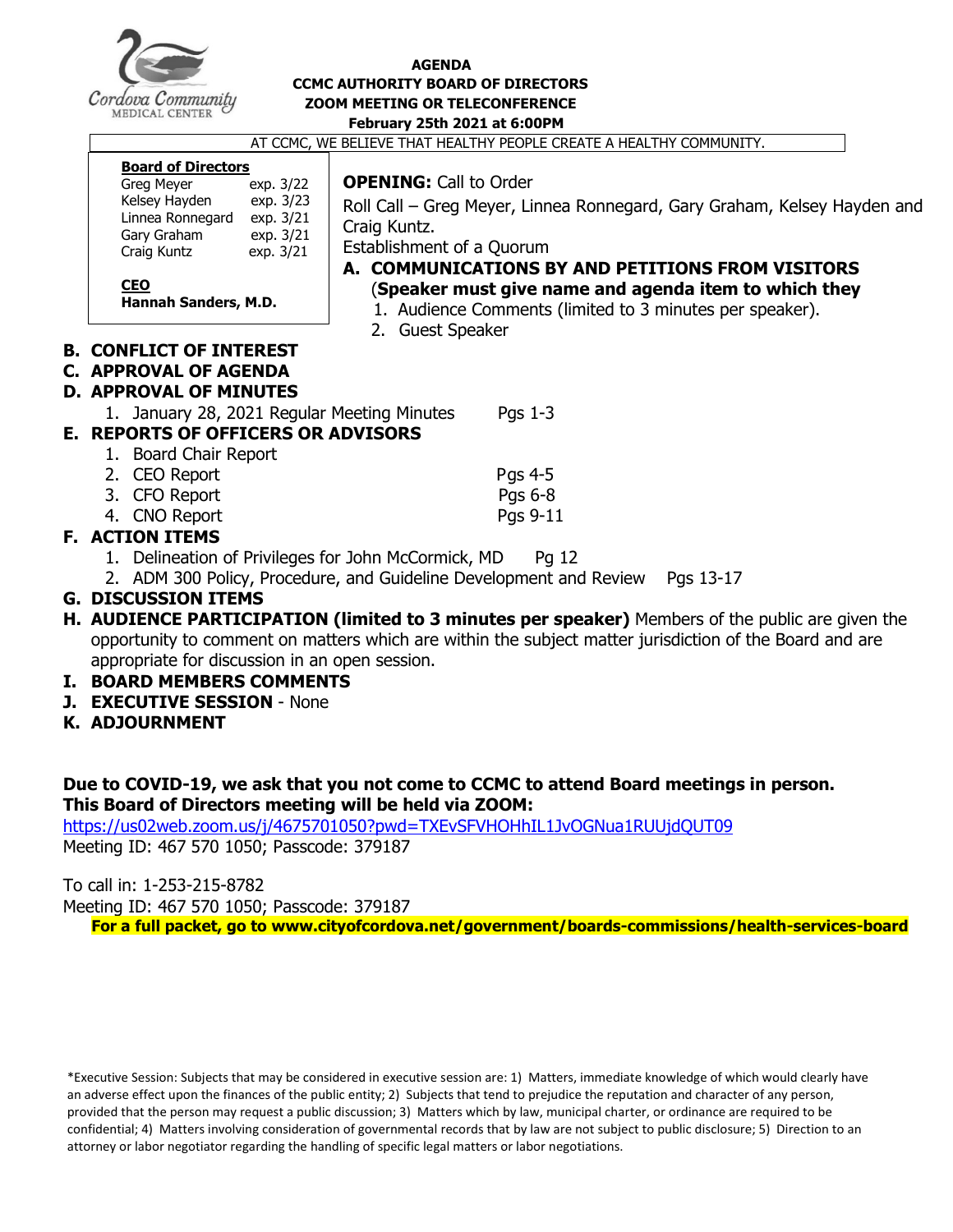# **Minutes CCMC Authority – Board of Directors Via ZOOM Meeting or Teleconference January 28, 2021 at 6:02pm Regular Meeting**

# **CALL TO ORDER AND ROLL CALL –**

**Greg Meyer** called the Board Meeting to order at 6:00pm.

Board members present: **Linnea Ronnegard, Greg Meyer, Kelsey Hayden and Craig Kuntz.** 

# **Quorum was established.** 4 members present.

CCMC staff present: Dr. Hannah Sanders, CEO; Barb Jewell, Director of Community Programs; Tamara Russin, Director of Ancillary Services; and Eric Price, CFO.

# **A. COMMUNICATIONS BY AND PETITIONS FROM VISITORS**

- **1. Audience Comments** ~ None
- **2. Guest Speaker** ~ None
- **B. CONFLICT OF INTEREST**  $\sim$  Greg Meyer reported that he has a small construction company and that Pinnacle Construction had contacted him once in regards to performing some of the work on the Underground Storage Tank Replacement Project (Action Item #2). Greg stated that when it comes to that item he will recuse himself.

# **C. APPROVAL OF AGENDA**

**M/Hayden S/Kuntz** "I move to approve the Agenda."

**Kuntz - yea, Ronnegard – yea, Hayden – yea, Meyer – yea, Graham - absent. 4 yeas, 0 nay, 1 absent; Motion passed.**

# **D. APPROVAL OF MINUTES**

**1.** December 15, 2020 Special Meeting Minutes **M/Hayden S/Ronnegard** "I move to approve the December 15, 2020 Special Meeting Minutes."

## **Kuntz - yea, Ronnegard – yea, Hayden – yea, Meyer – yea, Graham - absent. 4 yeas, 0 nay, 1 absent; Motion passed.**

# **E. REPORTS OF OFFICERS and ADVISORS**

- **1. Board Chair report** Greg Meyer wanted to remind everyone that there are three board seats coming up and candidates have to declare by February  $1<sup>st</sup>$  2021 to get on the ballot.
- **2. CEO Report** Dr. Sanders stated that written report is in the packet, the only thing I want to mention is about the team at the hospital, that every single department has been incredibly busy month after month. I think the resilience of every single department is really incredible, I'm really happy to work with a team that somehow they just keep pushing forward, and stay really positive and complete every task we put in front of them.
- **3**. **Medical Director's Quarterly Report** Dr. Sanders reported that her written report is in the packet, I think what everyone has been talking about is that we were allocated for February for 100 vaccines that will have to follow the State guidelines that this vaccine is to be used for people 65 and older, EMS, or health care workers. 1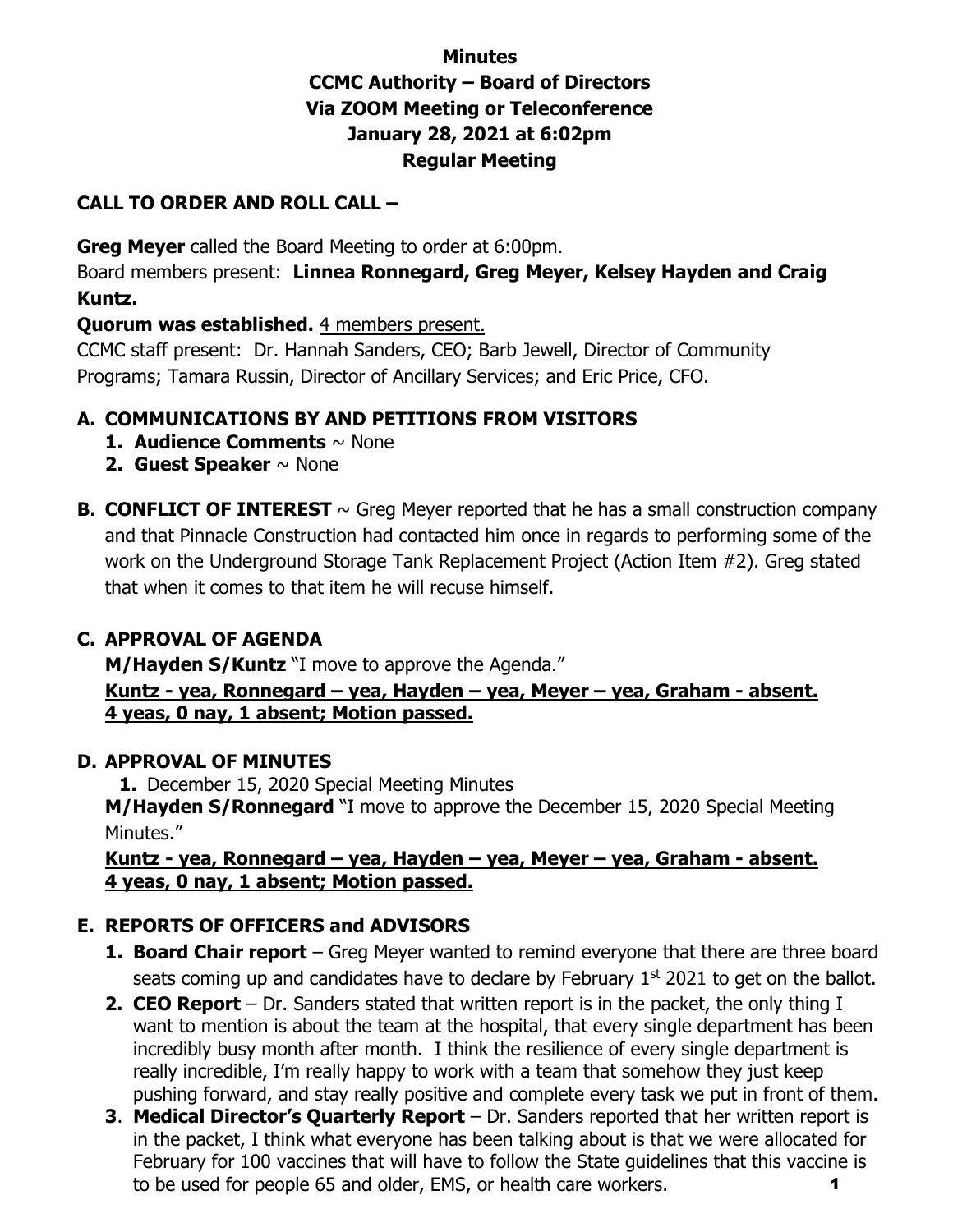- **4. CFO Report** Eric Price reported that the December financials had a lot of adjustments. The year to date on the Balance Sheet will be more accurate for the complete picture for the year. As we close out December, the year to date is where I'd like to focus the attention for this meeting. Our Grant Revenues had a total of \$1.5 million. One thing that we did capture and adjusted was, it appears that \$50,000 was deposited from the City in April or May and that was originally put in as a grant revenue and we put that in as City Debt on the Balance Sheet. That's where our focus has been for the past 25-30 days, shoring up the accounts for the audit. We're planning to kick-off the audit on February 15<sup>th</sup>. Something to mention, we did get confirmation that the PPP loan was fully forgiven. We adjusted off all of the old balances from the Centriq AR, and it was around \$750,000 so that will show as bad debt on the audited financial statements once we get those completed.
- **5. CNO Report** Kelly Kedzierski's Nursing Report is in the packet. Kelly was unable to attend, Dr. Sanders spoke to the great job that Kelly has been doing reducing the number of travelers. Right now we have two traveler, and one of those is a direct contract for one year rather than through an agency. The Long Term Care covid visits has been a real strain, our residents have become part of our own families. We know that they do better when they have their own loved ones coming in to visit them and we're looking forward to them being able to have that again. Right now in order to open up visitation to the LTC residents we will have to have no positive cases for two weeks.
- **6. Quality Improvement Report** Kelly Kedzierski's report is in the packet. Kelly was unable to attend, Dr. Sanders was available to answer questions in regards to QI on her behalf.
- **7. Ancillary Services Quarterly Report** Tamara Russin reported that her written report is in the packet, Dr. Gifford just arrived so he will be in Clinic tomorrow. Things are going well, Laura Henneker has been really working on using our EHR to the fullest. We have a PTA that just started and her enthusiasm and energy has been great, and our OT as well.
- **8. Sound Alternatives Quarterly Report** Barb Jewell reported that her written report is in the packet, other than that we are doing our Behavioral Health 1115 waiver and our Joint Commission survey. We will continue to advertise for group sessions, and we're hoping that people will show interest. Getting programs like this up and running in a small town is difficult.

# **F. ACTION ITEMS**

# **1. Dingus, Zarecor & Associates Engagement Letter**

**M/Hayden S/Ronnegard** "I move that the CCMC Authority Board of Directors approve the Engagement letter from Dingus, Zarecor & Associates for the 2020 audit." **Meyer – yea, Hayden – yea, Ronnegard – yea, Kuntz - yea, Graham – absent. 4 yeas, 0 nay, 1 absent; Motion passed.**

# **2. Approval of the UST Bid approval for Pinnacle Construction**

Greg Meyer has recused himself on this item.

**M/Ronnegard S/Hayden** "I move that the CCMC Authority Board of Directors approve the Underground Storage Tank Replacement Project bid provided by Pinnacle Construction for \$346,700."

# **Kuntz - yea, Ronnegard – yea, Hayden – yea, Graham – absent, and Meyer abstain.**

**3 yeas, 0 nay, 1 absent, 1 abstain; Motion passed.**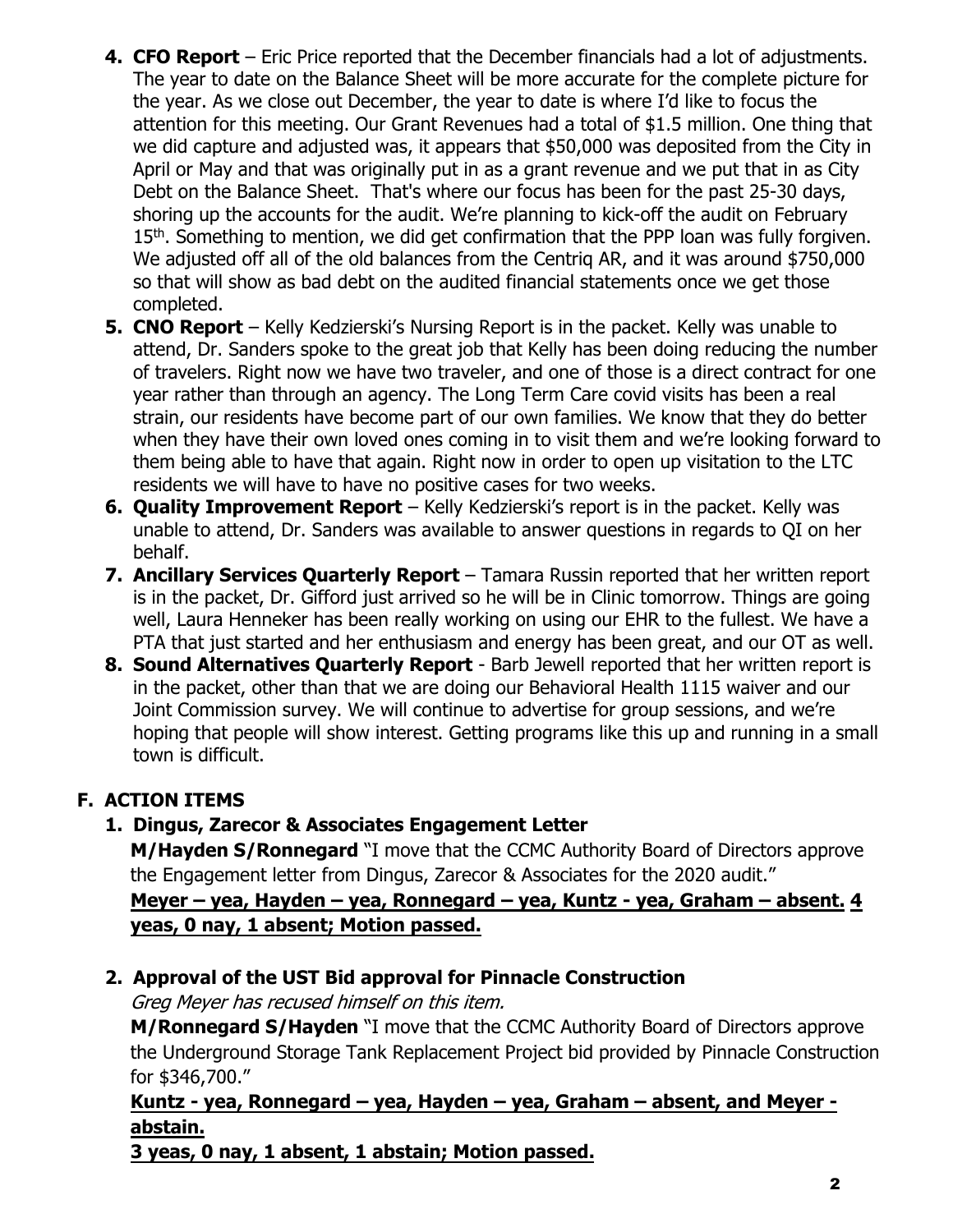# **3. Approval of the Chemistry Analyzer**

**M/Kuntz S/Hayden** "I move that the CCMC Authority Board of Directors approve the emergency replacement of the laboratory chemistry analyzer using Cares funding up to \$40,000."

**Meyer - yea, Hayden – yea, Kuntz - yea, Ronnegard – yea, Graham – absent. 4 yeas, 0 nay, 1 absent; Motion passed.**

# **4. Delineation of Privileges for Brian Iutzi, MD**

**M/Kuntz S/Hayden** "I move that the CCMC Authority Board of Directors approve the delineation of privileges for Brian Iutzi, MD as presented."

## **Meyer - yea, Hayden – yea, Kuntz - yea, Ronnegard – yea, Graham – absent. 4 yeas, 0 nay, 1 absent; Motion passed.**

# **G. DISCUSSION ITEMS**

**1.** Board of Director's Tour of CCMC 10:00am on Saturday the Board of Director's will meet at CCMC and take a tour of the upgrades and changes to the facility.

# **H. AUDIENCE PARTICIPATION** ~ None

# **I. BOARD MEMBERS COMMENTS**

**Hayden**  $\sim$  Thank you all for your hard work, I am excited to see all of the projects.

**Kuntz** ~ Thanks again to Dr. Sanders' leadership, up and down the food chain you see that it seems that the biggest changes to CCMC came at the hardest times.

**Meyer**  $\sim$  I've said it over and over, we really appreciate you guys and that's sincere.

**Ronnegard**  $\sim$  I am wondering if we've heard any more from NVE? I am so pleased with the financials, and in the medical industry if you wait too long they're uncollectable.

**Greg Meyer** responded to Linnea that they have a new board within the last few months and he knows that this Board will want to proceed with something and will be more creative and open to more options. They have a lot on their plates with business' and covid, so I am thinking we'll hear something more around March. I think once we get into discussions, the yea or nay will happen rather quickly, that's my gut feeling, but it's all up to them. The Mayor did say today that they still want to go ahead and look at options.

# **J. EXECUTIVE SESSION** ~ None

# **K. ADJOURNMENT**

**M/Hayden S/Kuntz** "I move to adjourn"

**Greg Meyer** declared the meeting adjourned at 7:16pm.

# **Prepared by: Faith Wheeler-Jeppson**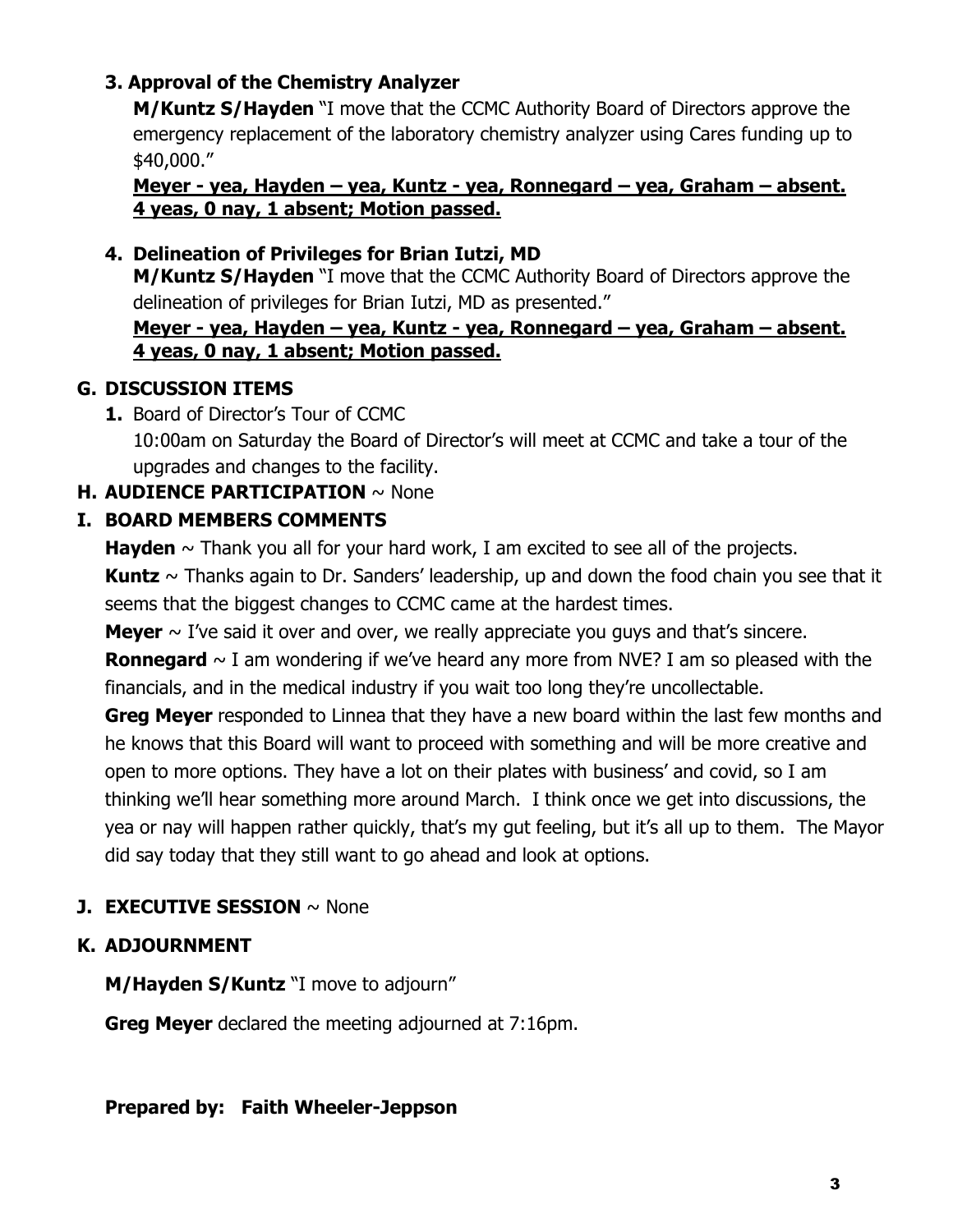#### **CEO Report Board Meeting February 2021**

Current legislative session is underway. We are still evaluating the impact of the expiration of the emergency order for CCMC operations. Federal emergency authorizations and waivers, as well continued authorizations from DHSS have largely left our operations unchanged. Other items we are watching closely in this session include:

 SB 65: Liability Consulting Health Care Provider bill creates liability protections for consulting providers. This is beneficial for rural providers in that we depend on telephone consultation with specialists to help guide decision making. This bill protects the consultants from liability and will help to encourage and support consultative services.

SB 67: Nurse Licensure Compact Legislation enabling Alaska to join the multi-state Nurse Licensure Compact which will enable a wider availability for recruiting and travelers.

#### **Covid Vaccine:**

The March allocation for vaccines is enough for 100 individuals. Combined with the Ilanka distribution we believe we will be able to reach over 50% of remaining individuals on the waitlist.

Nationwide vaccine rates in highest vaccinated hospitals report a rate 74-86%. CCMC hospital employee vaccine rate is 84%!

## **Services**:

**LTC:** Our LTC remains at capacity. We are anxious to have wider availability of family visits for our patients. We continue to monitor CMS guidance for allowing visits. **ER/ Hospital/SWING:** Swing bed and inpatient utilization is up.

**Clinic**: No changes in clinic service. We have reinitiated onsite pediatrician visits which went well last month. We continue to encourage community members to come in for preventive and routine care as we have safe covid practices and are concerned with preventive care being further

postponed. Clinic staff have also tackled CCMC's side for Cordova's vaccine distribution. Kudos to Tamara for heading up the Covid Vaccine project!

**Sound Alternatives**: Sound Alternatives staff are doing an excellent job treating clients and developing community services while short staffed. We have four vacancies in this department including the need for a licensed master level behavioral health clinician.

# **Quality**:

CCMC staff are continually busy maintaining policy and procedures and verifying compliance with current CMS conditions of participation. In the packet there is an updated policy "Admin 300 Policies, Procedure and Guidelines development and review." Key changes to this policy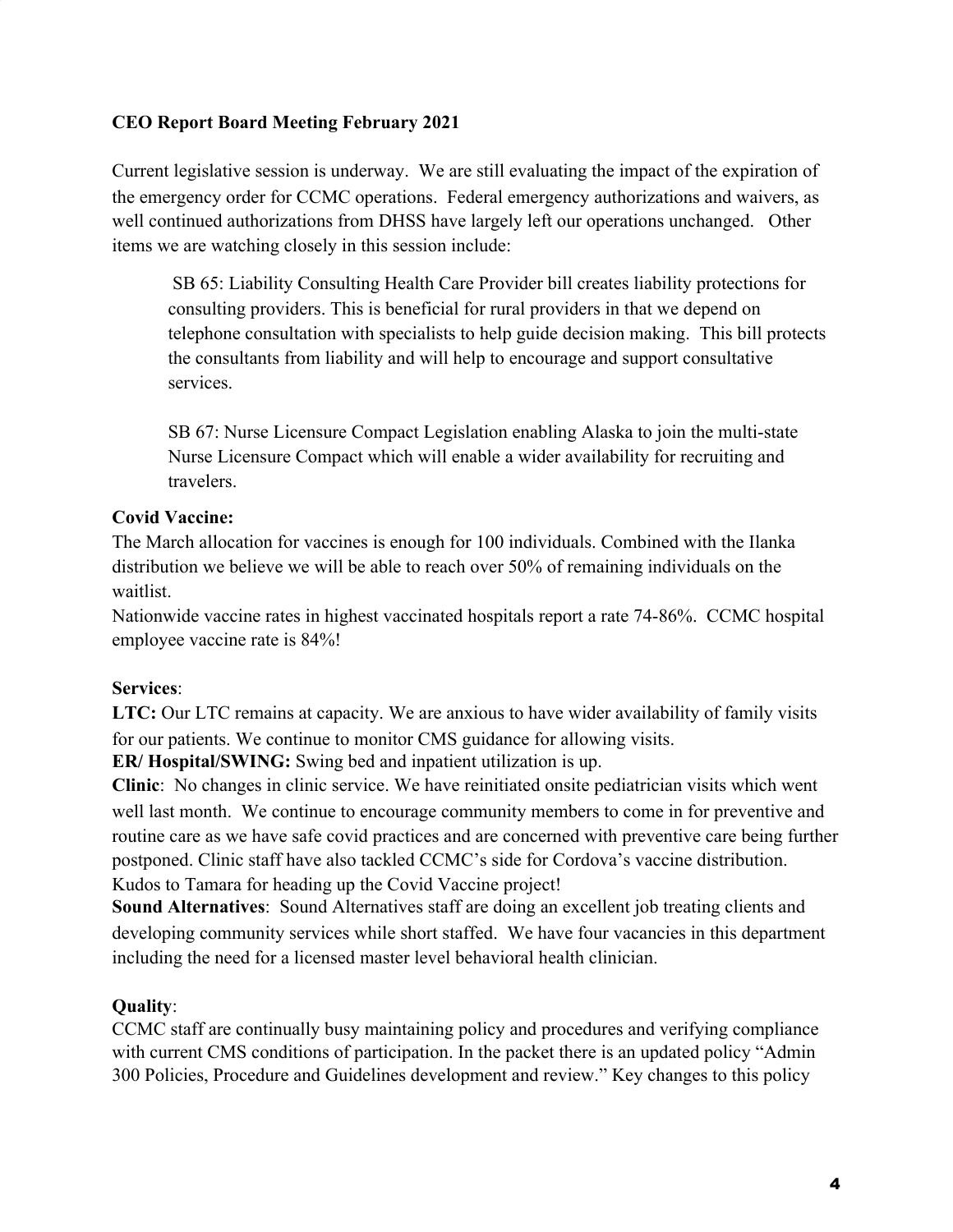will allow for policy review to be every other year rather than annually as previously completed. This change will decrease some of the administrative burden for leadership and medical staff and allows a more thorough evaluation during the review period.

## **Covid Response Capital Update:**

- Nurse Call System: Pending, work is starting March 2, 2021
- HVAC system phase one substantial completion. Currently evaluating availability of funding for phase 2 which includes automation of controls throughout the building.
- Wheelchair van: Arrived and will be put into service this month!

## **Facility Capital Maintenance Projects:**

● UST - contract awarded to Pinnacle Construction, Inc. Project is in process with a substantial completion date expected prior to August 1, 2021.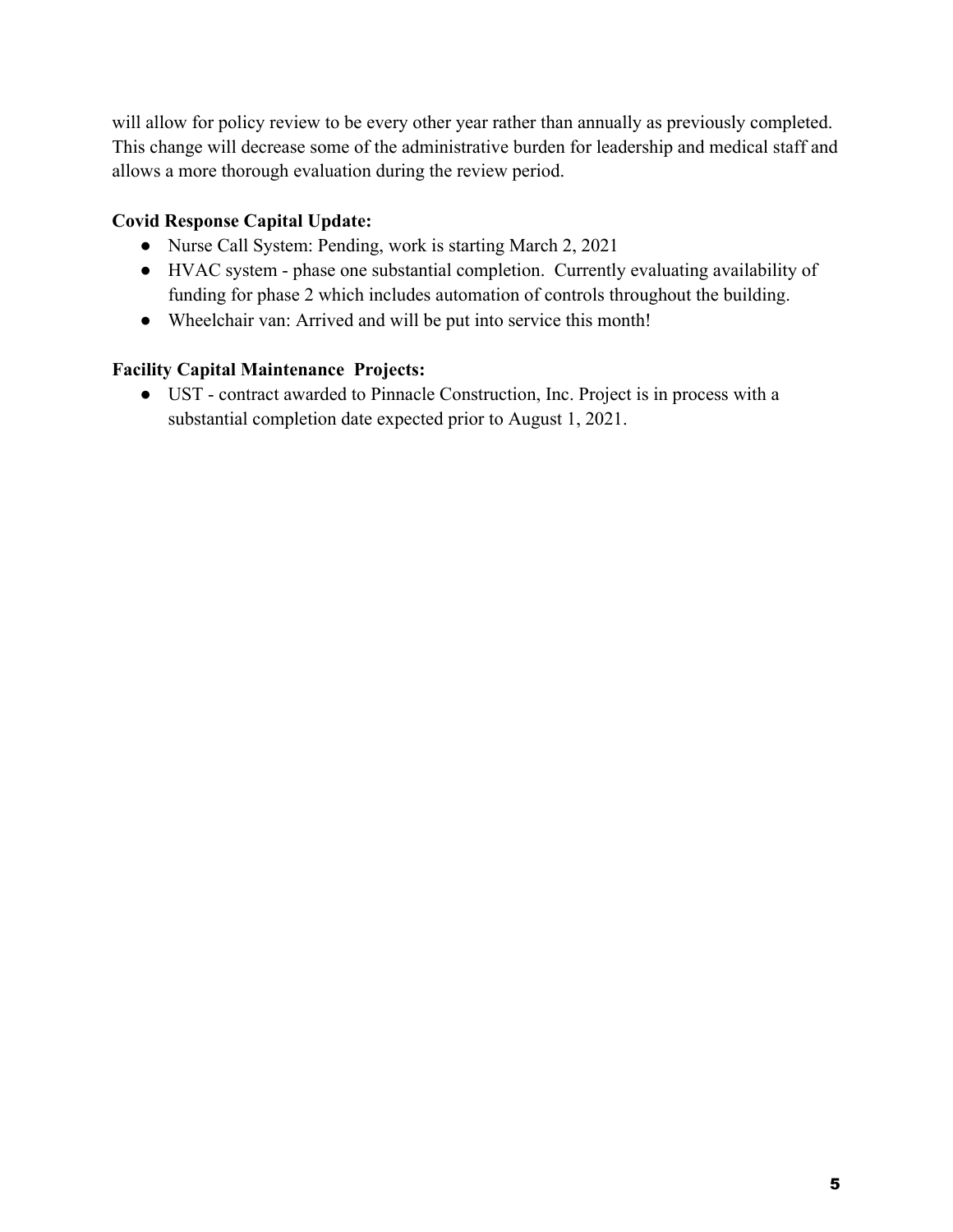#### **CORDOVA COMMUNITY MEDICAL CENTER INCOME STATEMENT - PRELIMINARY COMPARISON TO BUDGET FOR THE MONTH OF JANUARY AND YTD, 2021**

#### **CURRENT MONTH YTD**

|                 | <b>ACTUAL</b>  |                       | <b>BUDGET</b> |                          | <b>VARIANCE</b><br>Over / (Under) |                                 |                         | <b>ACTUAL</b> |                           | <b>BUDGET</b> |               | <b>VARIANCE</b><br>Over / (Under) |
|-----------------|----------------|-----------------------|---------------|--------------------------|-----------------------------------|---------------------------------|-------------------------|---------------|---------------------------|---------------|---------------|-----------------------------------|
|                 |                |                       |               |                          |                                   | <b>SERVICE REVENUE</b>          |                         |               |                           |               |               |                                   |
| \$              | 16,106         | \$                    | 39,000        | \$                       | (22, 894)                         | Inpatients                      | \$                      | 16,106        | \$                        | 39,000        | \$            | (22, 894)                         |
|                 | 80,990         |                       | 106,200       |                          | (25, 210)                         | Swing Bed                       |                         | 80,990        |                           | 106,200       |               | (25, 210)                         |
|                 | 395,327        |                       | 429,600       |                          | (34, 273)                         | Long Term Care                  |                         | 395,327       |                           | 429,600       |               | (34, 273)                         |
|                 | 42,958         |                       | 55,300        |                          | (12, 342)                         | Clinic                          |                         | 42,958        |                           | 55,300        |               | (12, 342)                         |
|                 | 425,525        |                       | 323,600       |                          | 101,925                           | <b>Ancillary Depts</b>          |                         | 425,525       |                           | 323,600       |               | 101,925                           |
|                 | 24,303         |                       | 32,000        |                          | (7,697)                           | <b>Behavioral Health</b>        |                         | 24,303        |                           | 32,000        |               | (7,697)                           |
|                 | 93,393         |                       | 107,000       |                          | (13,607)                          | <b>Retail Pharmacy</b>          |                         | 93,393        |                           | 107,000       |               | (13,607)                          |
|                 | 1,078,602      |                       | 1,092,700     |                          | (14,098)                          | <b>Total Service Revenue</b>    |                         | 1,078,602     |                           | 1,092,700     |               | (14,098)                          |
|                 |                |                       |               |                          |                                   | <b>OTHER REVENUE</b>            |                         |               |                           |               |               |                                   |
|                 | 14,542         |                       | 98,500        |                          | (83,958)                          | Grants                          |                         | 14,542        |                           | 98,500        |               | (83,958)                          |
|                 | 1,113,148      |                       |               |                          | 1,113,148                         | <b>PPP Grant Income</b>         |                         | 1,113,148     |                           |               |               | 1,113,148                         |
|                 | 19,228         |                       | 15,600        |                          | 3,628                             | In-kind Contributions - City/T1 |                         | 19,228        |                           | 15,600        |               | 3,628                             |
|                 | 2,614          |                       | 8,500         |                          | (5,886)                           | <b>Other Revenue</b>            |                         | 2,614         |                           | 8,500         |               | (5,886)                           |
|                 | 1,149,533      |                       | 122,600       |                          | 1,026,933                         | <b>Total Other Revenue</b>      |                         | 1,149,533     |                           | 122,600       |               | 1,026,933                         |
|                 |                |                       |               |                          |                                   | <b>DEDUCTIONS FROM REVENUE</b>  |                         |               |                           |               |               |                                   |
|                 | 201,055        |                       | 178,400       |                          | 22,655                            | <b>Contractual Adjustments</b>  |                         | 201,055       |                           | 178,400       |               | 22,655                            |
|                 | 4,050          |                       | 10,200        |                          | (6, 150)                          | Charity                         |                         | 4,050         |                           | 10,200        |               | (6, 150)                          |
|                 | 24,626         |                       | 4,200         |                          | 20,426                            | Administrative Adjustments      |                         | 24,626        |                           | 4,200         |               | 20,426                            |
|                 |                |                       | 46,700        |                          | (46, 700)                         | <b>Bad Debt</b>                 |                         |               |                           | 46,700        |               | (46, 700)                         |
|                 | 229,731        |                       | 239,500       |                          | (9,769)                           | <b>Total Deductions</b>         |                         | 229,731       |                           | 239,500       |               | (9,769)                           |
| $\mathfrak{S}$  | 1,998,404      | $\sqrt{3}$            | 975,800       | $\sqrt[6]{\frac{1}{2}}$  | 1,022,604                         | <b>Total Net Revenue</b>        | $\mathfrak{S}$          | 1,998,404     | $\mathfrak{S}$            | 975,800       | \$            | 1,022,604                         |
|                 |                |                       |               |                          |                                   | <b>EXPENSES</b>                 |                         |               |                           |               |               |                                   |
| \$              | 355,331        | \$                    | 412,600       | \$                       | (57, 269)                         | Wages                           | \$                      | 355,331       | \$                        | 412,600       | \$            | (57, 269)                         |
|                 | 114,977        |                       | 202,400       |                          | (87, 423)                         | <b>Employee benefits</b>        |                         | 114,977       |                           | 202,400       |               | (87, 423)                         |
|                 | 165,428        |                       | 135,900       |                          | 29,528                            | <b>Professional Fees</b>        |                         | 165,428       |                           | 135,900       |               | 29,528                            |
|                 | 91,641         |                       | 97,700        |                          | (6,059)                           | Supplies                        |                         | 91,641        |                           | 97,700        |               | (6,059)                           |
|                 | $\overline{a}$ |                       | 4,500         |                          | (4,500)                           | Minor Equipment                 |                         |               |                           | 4,500         |               | (4,500)                           |
|                 | 32,848         |                       | 29,700        |                          | 3,148                             | Repairs and Maintenance         |                         | 32,848        |                           | 29,700        |               | 3,148                             |
|                 | 204            |                       | 10,200        |                          | (9,996)                           | <b>Rents and Leases</b>         |                         | 204           |                           | 10,200        |               | (9,996)                           |
|                 | 41,848         |                       | 46,700        |                          | (4, 852)                          | <b>Utilities</b>                |                         | 41,848        |                           | 46,700        |               | (4, 852)                          |
|                 | 2,021          |                       | 2,500         |                          | (479)                             | <b>Travel and Training</b>      |                         | 2,021         |                           | 2,500         |               | (479)                             |
|                 | 19,809         |                       | 15,700        |                          | 4,109                             | Insurance                       |                         | 19,809        |                           | 15,700        |               | 4,109                             |
|                 | 1,076          |                       | 3,000         |                          | (1,924)                           | Recruiting and Relocation       |                         | 1,076         |                           | 3,000         |               | (1, 924)                          |
|                 | 49,562         |                       | 69,600        |                          | (20, 038)                         | Depreciation and Amortization   |                         | 49,562        |                           | 69,600        |               | (20, 038)                         |
|                 | 26,882         |                       | 29,700        |                          | (2, 818)                          | <b>Other Expenses</b>           |                         | 26,882        |                           | 29,700        |               | (2,818)                           |
| $\overline{\$}$ | 901,627        | $\boldsymbol{\theta}$ | 1,060,200     | $\frac{1}{2}$            | (158, 573)                        | <b>Total Expenses</b>           | $\sqrt[6]{3}$           | 901,627       | \$                        | 1,060,200     | $\frac{1}{2}$ | (158, 573)                        |
| \$              | 1,096,777      | $\sqrt{3}$            | (84, 400)     | $\overline{\mathcal{L}}$ | 1,181,177                         | <b>Net Income</b>               | $\sqrt[6]{\frac{1}{2}}$ | 1,096,777     | $\boldsymbol{\mathsf{s}}$ | (84, 400)     | $\mathsf{\$}$ | 1,181,177                         |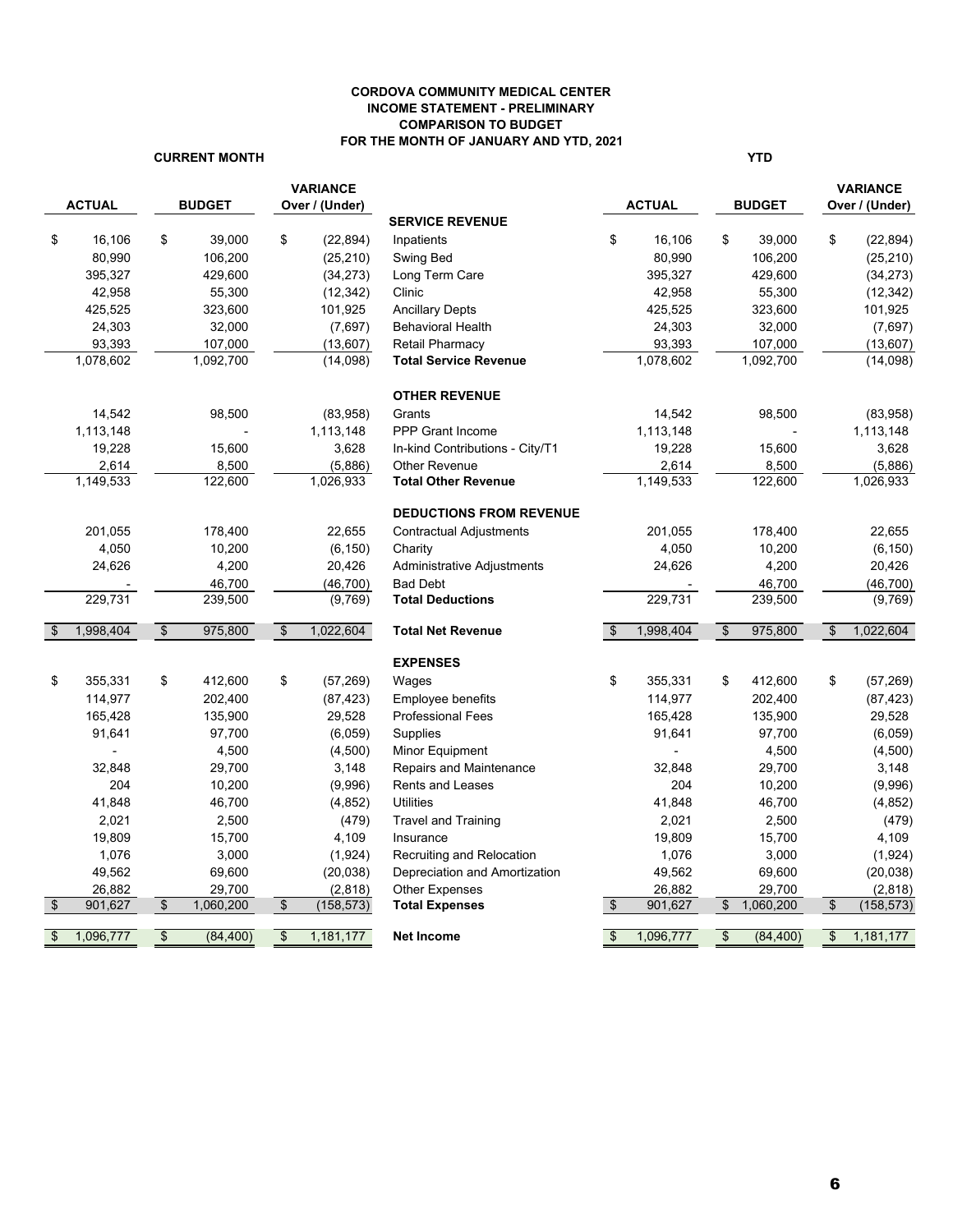#### **CORDOVA COMMUNITY MEDICAL CENTER BALANCE SHEET - UNAUDITED AS OF JANUARY 31, 2021**

|                                                                   | <b>CURRENT MONTH</b> | 31-Dec-20       | DEC 31, 2020    |
|-------------------------------------------------------------------|----------------------|-----------------|-----------------|
| <b>ASSETS</b>                                                     |                      |                 |                 |
| <b>CURRENT ASSETS</b>                                             |                      |                 |                 |
| Cash                                                              | \$<br>2,465,830      | \$<br>2,569,960 | \$<br>2,569,960 |
| <b>Net Patient Receivables</b>                                    | 1,115,503            | 1,022,520       | 1,022,520       |
| <b>Grant Receivable</b>                                           | 462                  | 462             | 462             |
| Clearing accounts                                                 | (325, 880)           | (313, 167)      | (313, 167)      |
| <b>Prepaid Expenses</b>                                           | 129,502              | 119,920         | 119,920         |
| Inventory                                                         | 521,215              | 543,519         | 543,519         |
| <b>Total Current Assets</b>                                       | 3,906,632            | 3,943,214       | 3,943,214       |
| <b>PROPERTY PLANT &amp; EQUIPMENT</b>                             |                      |                 |                 |
| Land                                                              | 122,010              | 122,010         | 122,010         |
| <b>Buildings</b>                                                  | 7,664,341            | 7,664,341       | 7,664,341       |
| Equipment                                                         | 8,778,359            | 8,708,643       | 8,708,643       |
| <b>Construction in Progress</b>                                   | 727,024              | 727,024         | 727,024         |
| <b>Total PP&amp;E</b>                                             | 17,291,734           | 17,222,018      | 17,222,018      |
| Less Accumulated Depreciation                                     | (12,938,301)         | (12,889,989)    | (12,889,989)    |
| <b>Net Property Plant &amp; Equipment</b>                         | 4,353,433            | 4,332,029       | 4,332,029       |
| <b>OTHER ASSETS</b>                                               |                      |                 |                 |
| Goodwill - Pharmacy                                               | 150,000              | 150,000         | 150,000         |
| Goodwill - Amortization                                           | (46, 250)            | (45,000)        | (45,000)        |
| <b>PERS Deferred Outflow</b>                                      | 1,233,359            | 1,233,359       | 1,233,359       |
| <b>Total Other Assets</b>                                         | 1,337,109            | 1,338,359       | 1,338,359       |
| <b>Total Assets</b>                                               | \$<br>9,597,174      | \$<br>9,613,602 | \$<br>9,613,602 |
| <b>LIABILITIES AND FUND BALANCE</b><br><b>CURRENT LIABILITIES</b> |                      |                 |                 |
| <b>Accounts Payable</b>                                           | \$<br>231,669        | \$<br>200,191   | \$<br>200,191   |
| Payroll & Related Liabilities                                     | 689,191              | 573,554         | 573,554         |
| PPP Loan                                                          |                      | 1,113,148       | 1,113,148       |
| <b>Unearned Revenue</b>                                           | 3,621,785            | 3,621,785       | 3,621,785       |
| Interest and Other Payables                                       | (17,988)             | (18, 599)       | (18, 599)       |
| <b>City Short Term Debt</b>                                       | 5,516,459            | 5,516,459       | 5,516,459       |
| <b>Other Current Liabilities</b>                                  | 317,339              | 327,229         | 327,229         |
| <b>Total Current Assets</b>                                       | 10,358,455           | 11,333,766      | 11,333,766      |
| <b>LONG TERM LIABILITIES</b>                                      |                      |                 |                 |
| Net PERS Liability                                                | 5,175,441            | 5,175,441       | 5,175,441       |
| <b>PERS Deferred Inflow</b>                                       | 1,696,443            | 1,696,443       | 1,696,443       |
| <b>Total LTD</b>                                                  | 6,871,884            | 6,871,884       | 6,871,884       |
| <b>FUND BALANCE</b>                                               |                      |                 |                 |
| <b>Unrestricted Fund Balance</b>                                  | (7, 122, 053)        | (7, 122, 053)   | (7, 122, 053)   |
| <b>Tempory Restricted Fund Balance</b>                            | 18,514               | 18,514          | 18,514          |
| Net Income - Current Year                                         | (529, 625)           | (1,488,509)     | (1,488,509)     |
| <b>Total Fund Balance</b>                                         | (7,633,165)          | (8,592,048)     | (8,592,048)     |
| <b>Total Liabilities and Fund Balance</b>                         | \$<br>9,597,174      | \$<br>9,613,602 | \$<br>9,613,602 |
|                                                                   |                      |                 |                 |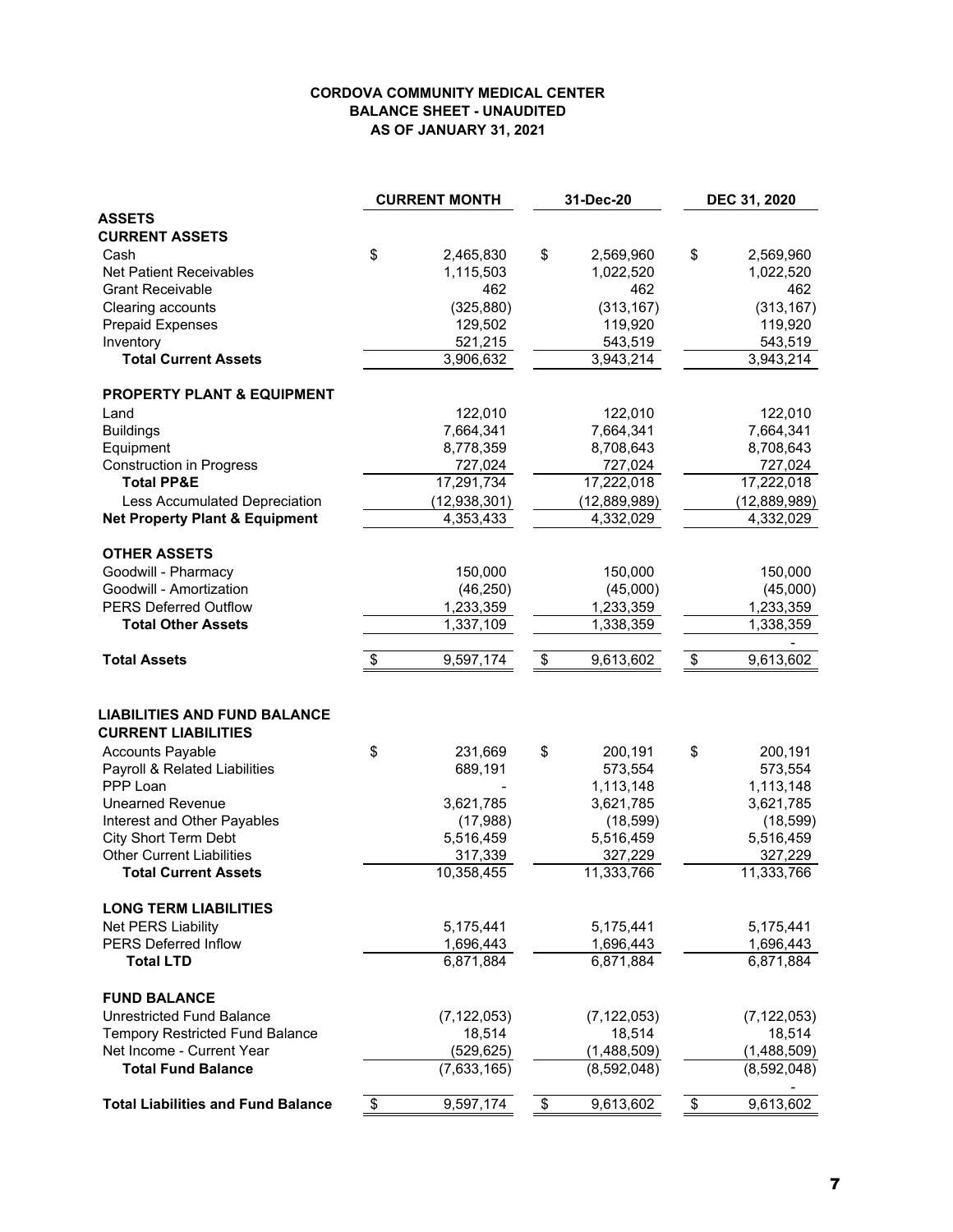#### **CORDOVA COMMUNITY MEDICAL CENTER STATEMENT OF CASH FLOWS FOR THE MONTH OF JANUARY 2021, AND YTD**

|                                                  | Current Mo.           | YTD           |
|--------------------------------------------------|-----------------------|---------------|
| <b>Cash Flows From Operating Activities:</b>     |                       |               |
| \$<br>Net Income (Loss)                          | 1,096,777<br>\$       | 1,096,777     |
| Adjustments to Reconcile Net Income to Net Cash: |                       |               |
| Depreciation and Amortization                    | 49,562                | 49,562        |
| Changes In:                                      |                       |               |
| <b>Net Patient Receivables</b>                   | (92, 983)             | (92, 983)     |
| <b>Grant Receivables</b>                         |                       |               |
| <b>Clearing Accounts</b>                         | 12,714                | 12,714        |
| Inventories                                      | 22,304                | 22,304        |
| <b>Prepaid Expenses</b>                          | (9,582)               | (9, 582)      |
| <b>Accounts Payable</b>                          | 31,478                | 31,478        |
| Payroll & Related Liabilities                    | 115,637               | 115,637       |
| <b>PERS Payable</b>                              |                       |               |
| <b>Cost Report Payable</b>                       |                       |               |
| Interest and Other Payables                      | 611                   | 611           |
| <b>Other Current Liabilities</b>                 | (149, 016)            | (149, 016)    |
| Net Cash Provided (Used) By Operating Activities | 1,077,502             | 1,077,502     |
| <b>Cash Flows From Financing Activities:</b>     |                       |               |
| New PPP loan                                     |                       |               |
| <b>Unearned Revenue</b>                          |                       |               |
| Conversion of PPP Liability                      | (1, 113, 148)         | (1, 113, 148) |
| Interest Earned from CD                          | 1,233                 | 1,233         |
| City Short-Term Debt                             |                       |               |
| Net Cash Provided (Used) By Financing Activities | (1, 111, 915)         | (1, 111, 915) |
| <b>Cash Flows From Investing Activities:</b>     |                       |               |
| Purchases of Property, Plant & Equipment         | (69, 716)             | (69, 716)     |
| Purchases of PP&E (Construction in Progress)     |                       |               |
| Net Cash Provided (Used) By Investing Activities | (69, 716)             | (69, 716)     |
| Net Increase (Decrease) in Cash                  | (104, 130)            | (104, 130)    |
| <b>Cash at Beginning of Period</b>               | 2,569,960             | 2,569,960     |
| <b>Cash at End of Period</b>                     | \$<br>2,465,830<br>\$ | 2,465,830     |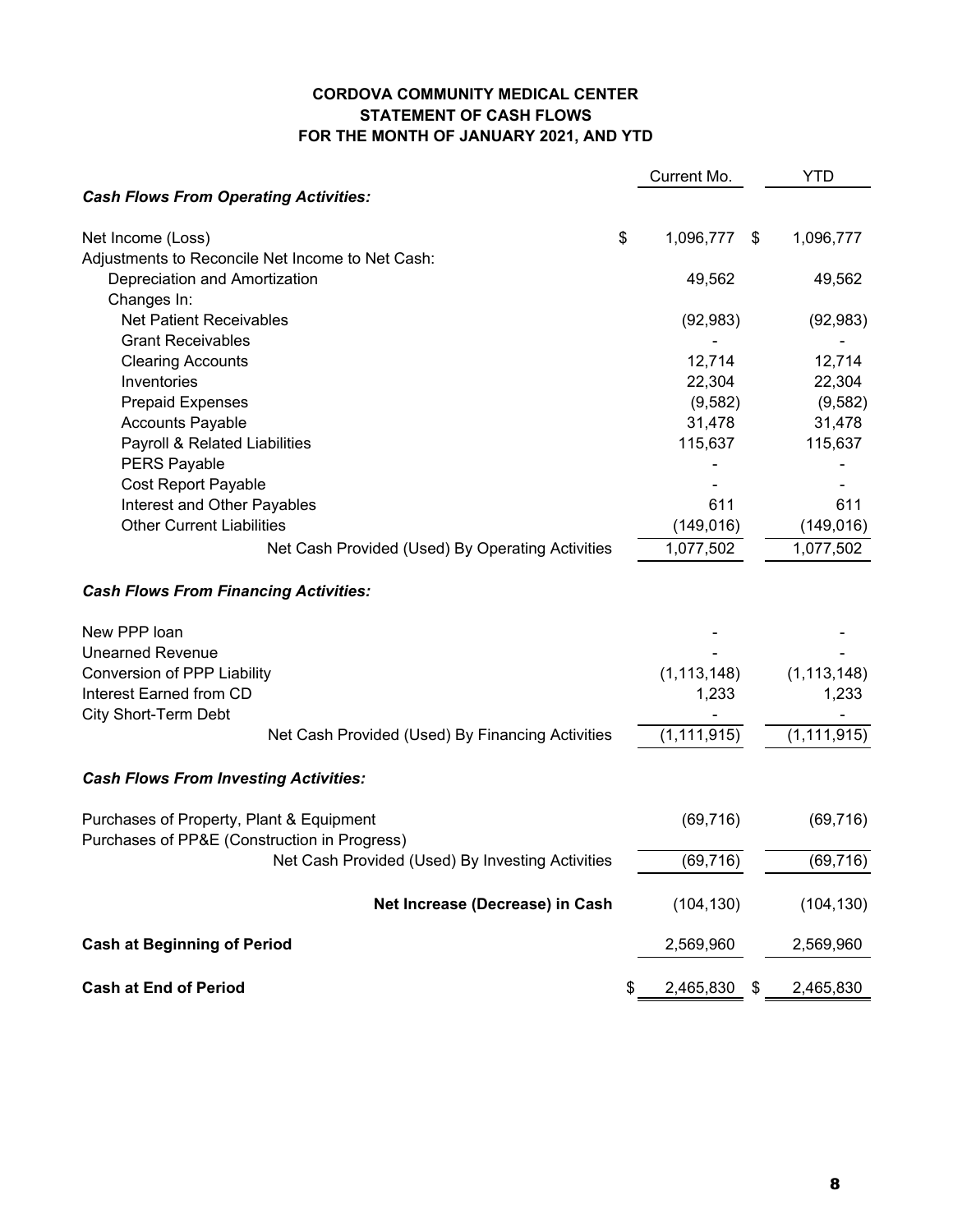To: CCMC Authority Board of Directors From: Kelly Kedzierski, RN RE: February 2021 Nursing Update

- Staffing:
	- We have 7 permanent nursing staff and 1 traveler nurses.
- Census:
	- LTC census is 10. Currently, we have 3 swing beds occupied.
- The ongoing challenges:
	- Still one of the biggest challenges is visitation for the LTC residents and their families. Scheduled in person LTC visits started at CCMC on February 19<sup>th</sup> and we will keep allowing scheduled in person visits for as long as it remains safe to do so. We will continue to follow the CMS guidelines on this. We are balancing safety with connection and making every effort to keep families connected. We will continue taking the residents out for rides for visits with loved ones. The residents enjoy seeing their loved ones through the window of the van, as well as through Zoom meetings, Face time calls, and hearing their loved ones voices through regular phone calls as well.
	- LTC transportation-We are excited to announce that CCMC LTC got our new van February 2021.

Kelly Kedzierski, RN

CNO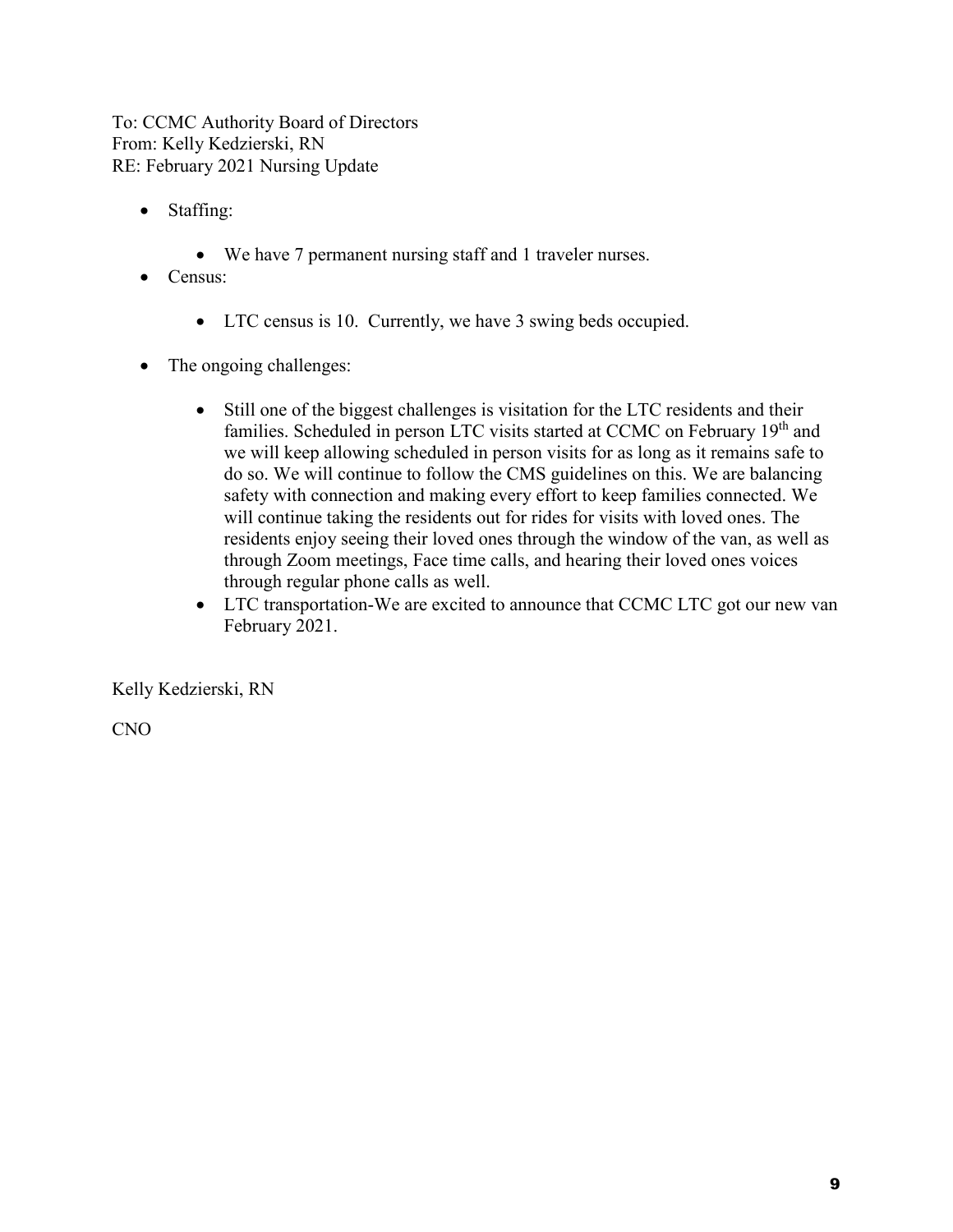To: CCMC Authority Board of Directors From: Kelly Kedzierski, RN RE: February 2021 Infection Prevention

#### **Infection Control**

CCMC has been conducting testing for the community to stop or at least slow the spread of Covid-19. Our nursing staff, our lab staff and all of our staff are dedicated and working hard for the safety of the community.

Our next infection control meeting will be held on March 3, 2021.

#### **Fun Facts: February is American Heart Month**

#### **According to the CDC:**

Heart Disease and the conditions that lead to it can happen at any age.

High rates of obesity and high blood pressure among younger people (ages 35-64) are putting them at risk for heart disease earlier in life.

Nearly half of all Americans have at least one of the top three risk factors for heart disease: high blood pressure, high cholesterol, and smoking.

- **High blood pressure:** Millions of Americans of all ages have high blood pressure, including millions of people in their 40s and 50s. About half of people with high blood pressure don't have it under control. Having uncontrolled high blood pressure is one of the biggest risks for heart disease and other harmful conditions, such as stroke.
- **High cholesterol:** High cholesterol can increase the risk for heart disease. Having diabetes and/or obesity, smoking, eating unhealthy foods, and not getting enough physical activity can all contribute to unhealthy cholesterol levels.
- **Smoking:** More than 35 million U.S. adults are current smokers, and thousands of young people start smoking each day. Smoking damages the blood vessels and can cause heart disease.

**Manage conditions:** Work with your health care team to manage conditions such as high blood pressure and high cholesterol. This includes taking any medicines you have been prescribed. Learn more about preventing and managing high blood pressure and high cholesterol.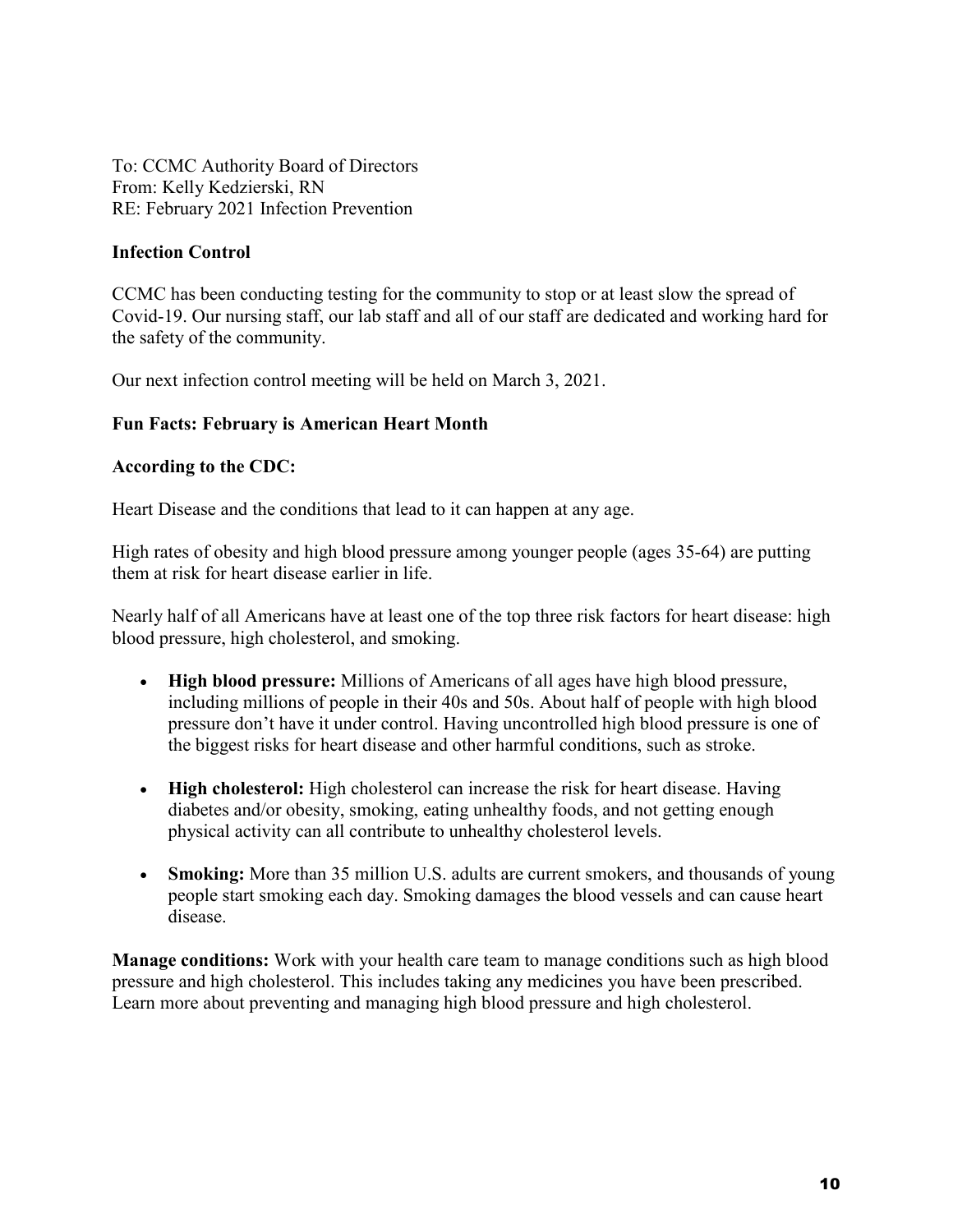To: CCMC Authority Board of Directors From: Kelly Kedzierski, RN RE: February 2021 Quality Improvement Report

#### **Quality Improvement**

The CCMC team is continuously and consistently working hard to build a healthcare system that focuses on keeping our community healthy, provides appropriate and timely access to excellent healthcare, and provides the right care, at the right time, in the right place, all the while promoting focused improvement.

The last Quality meeting was held on November 19<sup>th</sup>, 2020 where we discussed:

- Working on Process Improvement Projects in each department
- Being Survey Ready
- Environmental Care rounds ongoing

During 2020 some of the process improvement projects we worked on were:

- Consultative services
- Environment of care rounds
- Environmental care
- Improvement of documentation
- Fire Safety
- Out Patient Services
- Nutritional Services
- Adherence to sanitation guidelines
- Policy and Procedures

Our next Quality meeting scheduled date has been changed from March 4<sup>th</sup> to March 2<sup>th</sup>, 2021.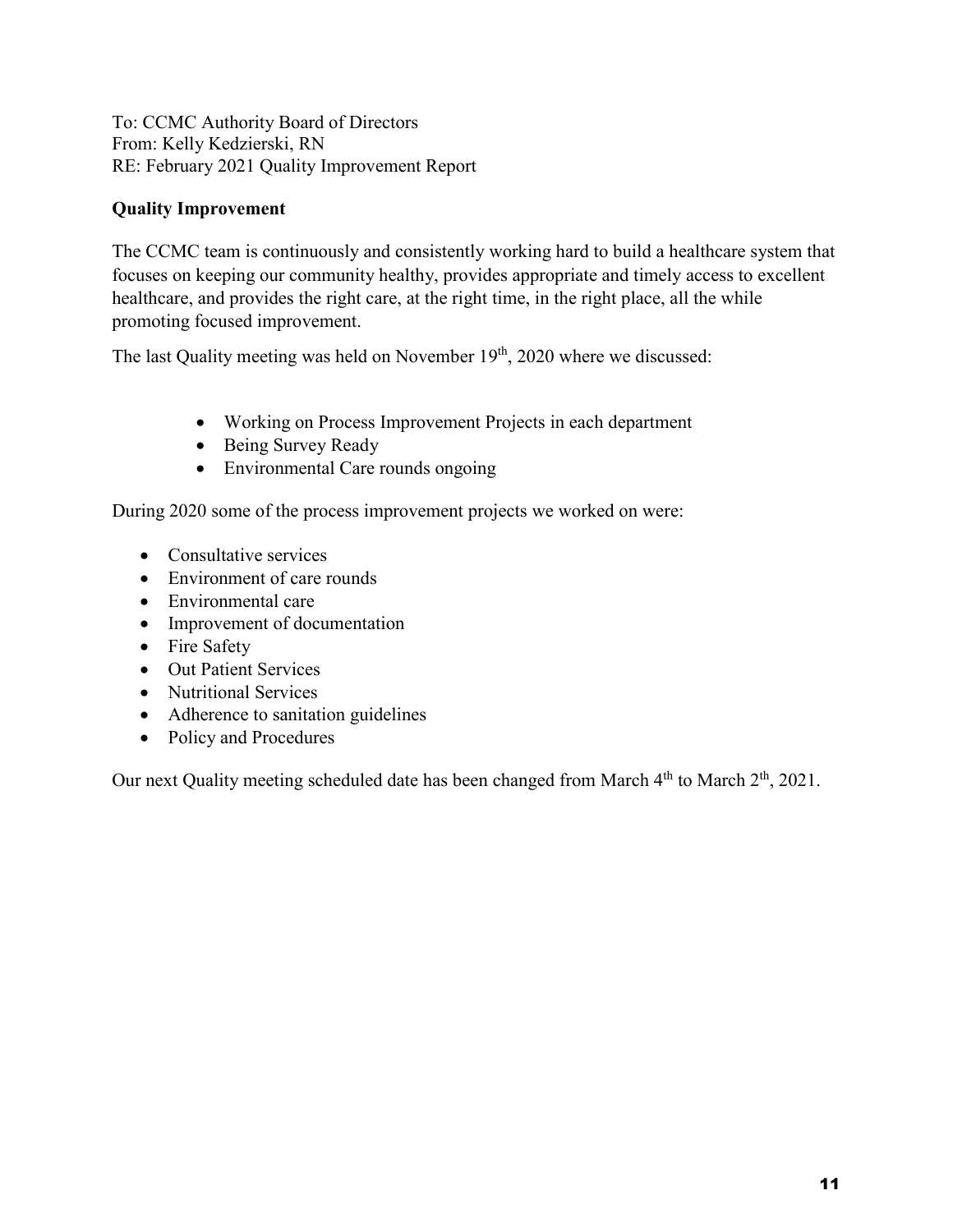

# Memorandum

To: CCMC Authority Board of Directors From: Dr. Hannah Sanders, CEO Subject: Approval of Delineation of Privileges for Alaska Regional - Radiologist Date: 01/25/2021

**Suggested Motion:** "I move that the CCMC Authority Board of Directors approve the Delineation of Privileges for John McCormick, MD with Alaska Regional as presented."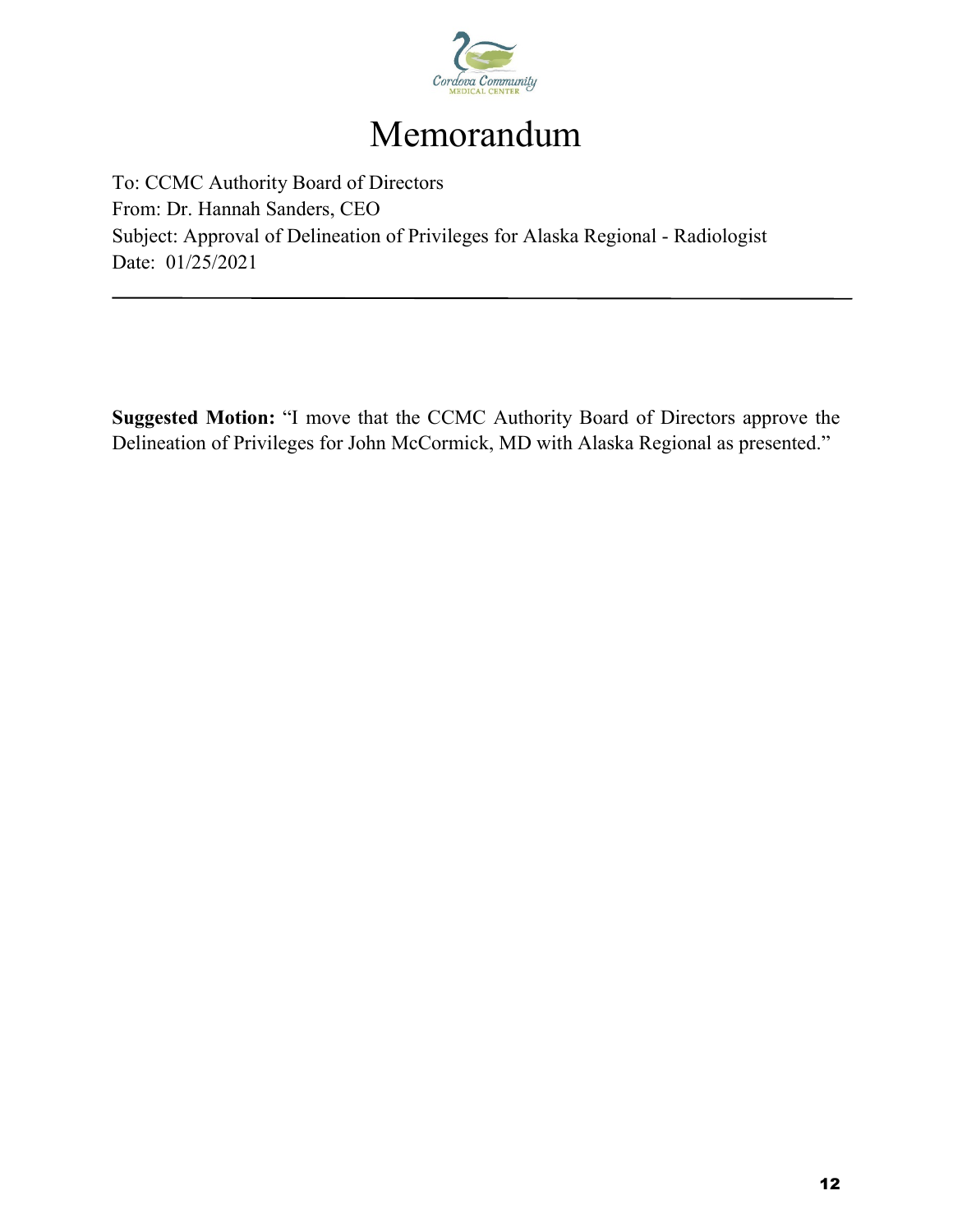

# Memorandum

To: CCMC Authority Board of Directors From: Dr. Hannah Sanders, CEO Subject: Approval of ADM 300 Policy Date: 02/22/2021

1. **Suggested Motion:** "I move that the CCMC Authority Board of Directors approve the ADM 300 Policy, Procedure, and Guideline Development and Review Policy as presented."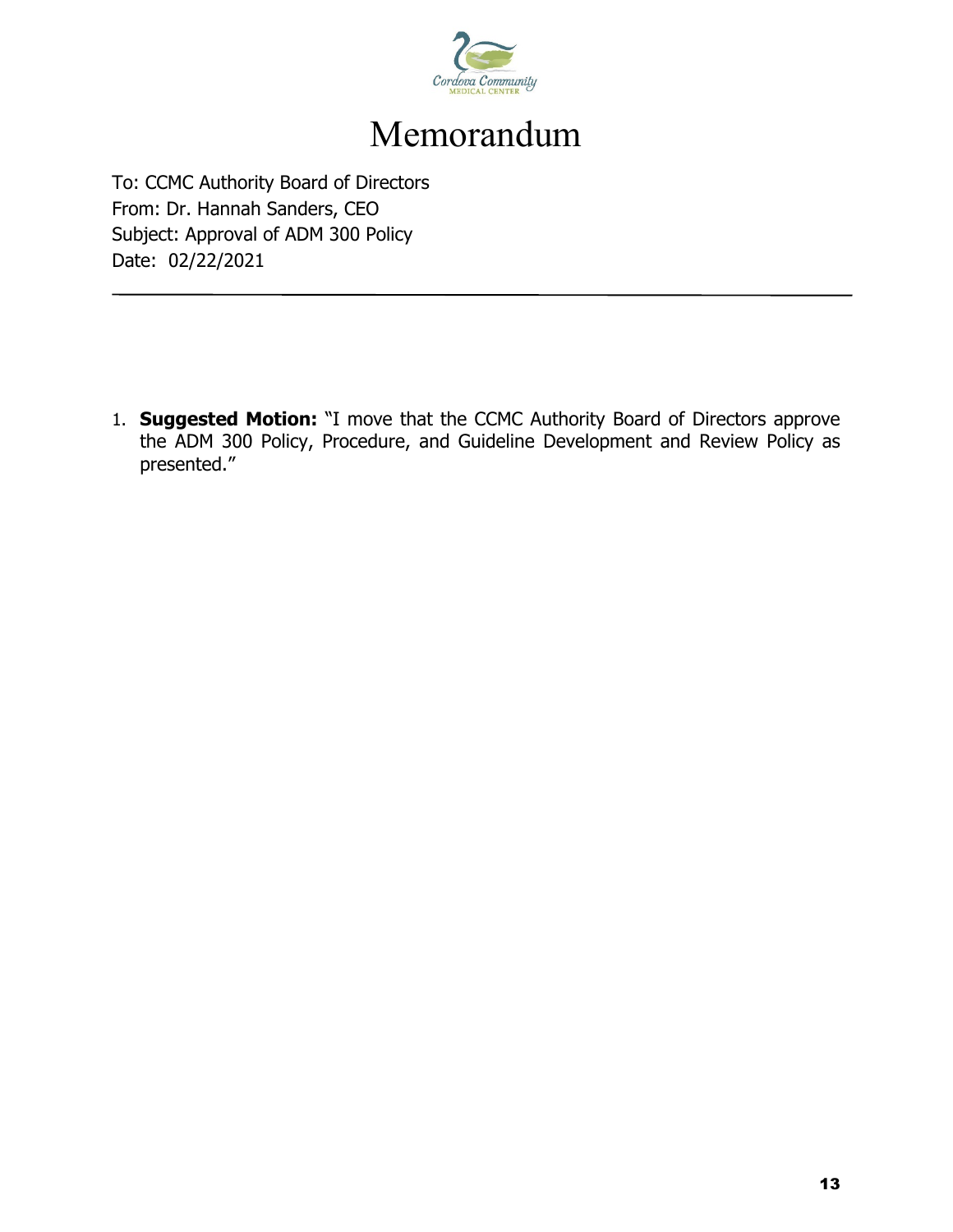| CORDOVA COMMUNITY MEDICAL CENTER                          | POLICY#ADM 300       |  |  |
|-----------------------------------------------------------|----------------------|--|--|
|                                                           | PAGE: 1              |  |  |
| <b>SUBJECT/TITLE: Policies, Procedures, and Guideline</b> | OF: 4                |  |  |
| Development and Review                                    | EFFECTIVE: 1/24/2006 |  |  |
| DEPARTMENT/SCOPE: Administration                          | REVISED: 2/21/2018   |  |  |

#### **Purpose and/or Policy Statement:**

#### **Definitions:**

Policy: This is a statement that says what is done and in some cases, why it is done. Policy statements may or may not have a procedure, guideline, form, or other attachment.

Procedure: This information will state what is done to accomplish the policy statement; this may include who will do it, where it will be done, and when it will be done. The procedural steps can be general information. Procedures must have an associated policy statement.

Guideline: This states step by step how to accomplish a task. The steps are comprised of specific information and details. Guidelines stand on their own and do not reference a policy. Guidelines may include attached forms or other documents that are required in performing the steps of the guideline.

#### **Policy:**

Policies, Procedures, and Guidelines establish standards of consistent practice within and throughout the departments and committees of Cordova Community Medical Center (CCMC). These documents are written for any task that should remain consistent regardless of who is performing it.

Cordova Community Medical Center (CCMC) Authority Board of Directors (Board) has overall governance and authority in relation to policies, procedures and guidelines (PPG) of CCMC. Where appropriate, the Board delegates PPG Development and Review authority to the CEO who then delegates to the appropriate policy advisory group which consists of the medical director, nurse practitioner or PA when on staff (e.g.: Executive Leadership Team, Quality Management Committee (QMC), Directors and Department Head etc.) or the appropriate person as indicated in the table below or designated by the CEO. The Board delegates Final Approval of the PPG's to the CEO, with the exception of the PPG's that must be Final Approved by the Board as noted in the table below. PPG's have no effect until Final Approval, and signed by the CEO.

The policy advisory group will complete periodic review biennially and will refer all new policies and policies with changes to QMC for approval. QMC will complete the review and final approval of policies, procedures, and guidelines, as well as any forms used at CCMC. In limited critical situations the CEO may provide Final Approval to PPG's prior to QMC recommendation. Paper copies of approved documents will be stored in specifically-designated policy binders in Administration and listed in an index for each policy department. The Compliance Officer will update the binder with a new printed and approved document any time there is a revision to the document. Electronic copies of all policies, procedures, guidelines, and associated forms or other attachments will be stored in an online database, accessible to all staff through the facility's policy management database.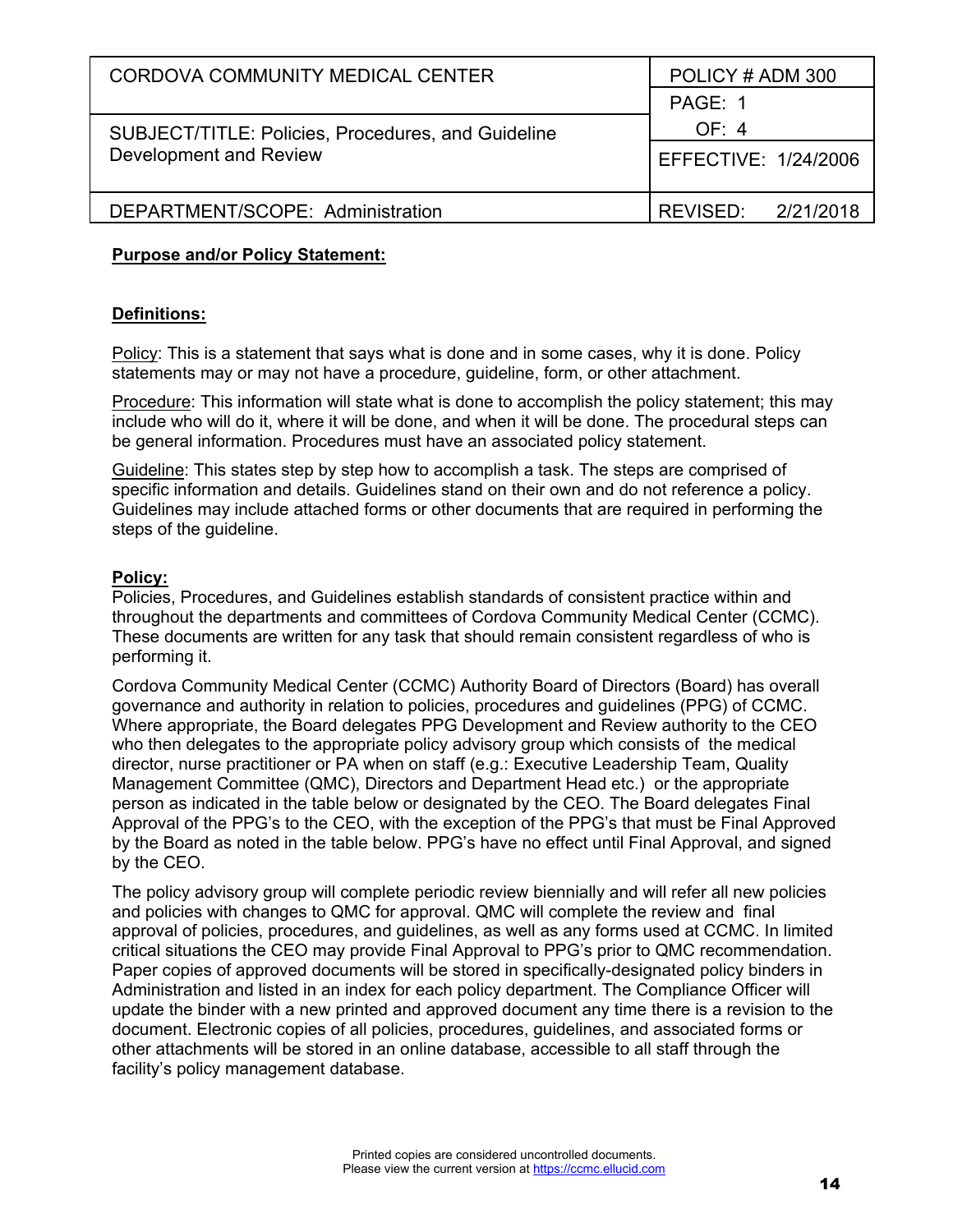| CORDOVA COMMUNITY MEDICAL CENTER                   | POLICY#ADM 300       |  |  |
|----------------------------------------------------|----------------------|--|--|
|                                                    | PAGE: 2              |  |  |
| SUBJECT/TITLE: Policies, Procedures, and Guideline | OF: 4                |  |  |
| Development and Review                             | EFFECTIVE: 1/24/2006 |  |  |
| DEPARTMENT/SCOPE: Administration                   | REVISED: 2/21/2018   |  |  |
|                                                    |                      |  |  |

| Content                              | <b>PPG Examples</b>         | <b>Initial Body</b>  | <b>Final Approval</b> | Final            |
|--------------------------------------|-----------------------------|----------------------|-----------------------|------------------|
|                                      |                             | Approval             | Body                  | Approval         |
|                                      |                             |                      | (New/Major            | Body             |
|                                      |                             |                      | Revisions)            | (Minor           |
|                                      |                             |                      |                       | Revisions)       |
| Mission, Vision, Values,             | <b>Board Bylaws</b>         | CEO                  | Board of              | Board of         |
| Goals, Bylaws, Rules                 |                             |                      | <b>Directors</b>      | <b>Directors</b> |
| and Regulations.                     |                             |                      |                       |                  |
|                                      | <b>Conflict of Interest</b> | QMC                  |                       |                  |
| Delegation of Signing<br>Authorities |                             |                      |                       |                  |
| <b>And Financial Controls</b>        | <b>Board of Directors</b>   |                      |                       |                  |
|                                      | Code of Conduct and         |                      |                       |                  |
| Any Policies having                  | Confidentiality             |                      |                       |                  |
| direct application to the            |                             |                      |                       |                  |
| Board.                               |                             |                      |                       |                  |
|                                      |                             |                      |                       |                  |
| Policies required to go              |                             |                      |                       |                  |
| to the Board by                      | QI Plan                     |                      |                       |                  |
| regulations.                         |                             |                      |                       |                  |
| Controversial policies               | Restrictions on             | CEO                  | Board of              | <b>CEO</b>       |
|                                      | Foundation                  |                      | <b>Directors</b>      |                  |
| Policies that could                  | Fundraising                 |                      |                       |                  |
| potentially affect                   |                             |                      |                       |                  |
| <b>CCMC's reputation</b>             | <b>Complimentary Health</b> | QMC                  |                       |                  |
| <b>High Resources Impact</b>         | Practices                   |                      |                       |                  |
| Policies                             | <b>Physician Assisted</b>   |                      |                       |                  |
|                                      | Suicide                     |                      |                       |                  |
| <b>Administrative Policies</b>       | <b>Personal Health</b>      | CEO                  | <b>CEO</b>            | CEO              |
|                                      | <b>Information Act</b>      |                      |                       |                  |
|                                      |                             | QMC                  |                       |                  |
| Non-Clinical Policies                | Respectful Workplace        | Department           | CEO                   | CEO              |
|                                      |                             | Head                 |                       |                  |
|                                      | <b>Occupational Health</b>  |                      |                       |                  |
|                                      | and Safety Rights and       | Or Appropriate       |                       |                  |
|                                      | Responsibilities            | Committee            |                       |                  |
|                                      |                             |                      |                       |                  |
|                                      |                             | QMC                  |                       |                  |
| <b>Clinical Policies</b>             | Organ &<br>Tissue and       | <b>Medical Staff</b> | CEO                   | CEO              |
| (Interprofessional or                | Donation                    |                      |                       |                  |
| discipline specific)                 |                             | Department           |                       |                  |
|                                      | Code Blue                   | Head                 |                       |                  |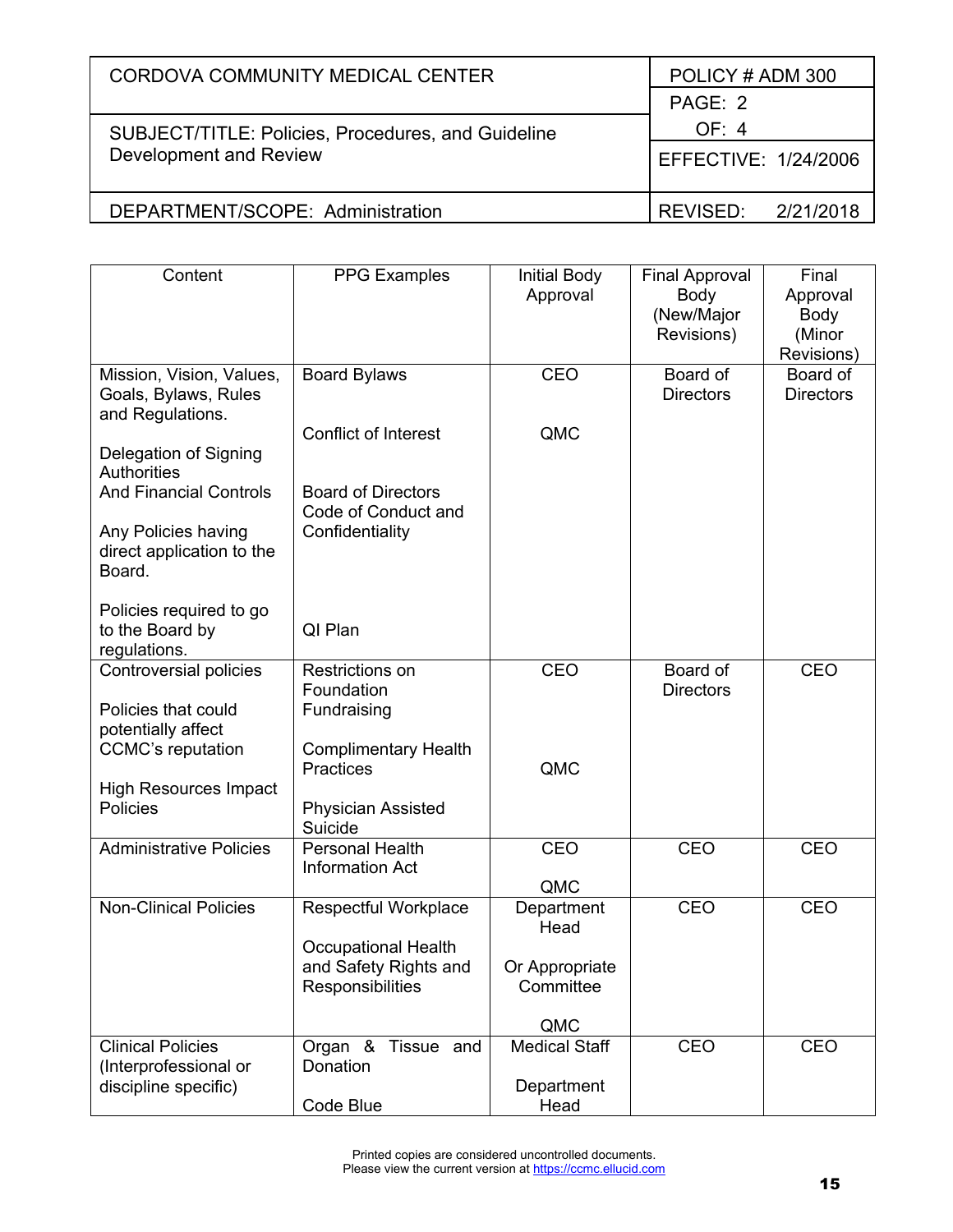| CORDOVA COMMUNITY MEDICAL CENTER                   | POLICY # ADM 300      |
|----------------------------------------------------|-----------------------|
|                                                    | PAGE: 3               |
| SUBJECT/TITLE: Policies, Procedures, and Guideline | OF: 4                 |
| Development and Review                             | EFFECTIVE: 1/24/2006  |
| DEPARTMENT/SCOPE: Administration                   | 2/21/2018<br>REVISED: |

| Includes policies<br>addressing specific     | <b>Least Restraint</b>         | CEO<br>QMC                      |     |            |
|----------------------------------------------|--------------------------------|---------------------------------|-----|------------|
| standards of practice                        |                                |                                 |     |            |
| Research                                     | <b>Research Ethics Board</b>   | <b>Medical Staff</b>            | CEO | CEO        |
|                                              | <b>Research Agreements</b>     | CEO                             |     |            |
|                                              |                                |                                 |     |            |
|                                              |                                | QMC                             |     |            |
| Infection Prevention and<br>Control          | Outbreak Management            | <b>Chief Nursing</b><br>Officer | CEO | CEO        |
|                                              | Management of Patient          |                                 |     |            |
|                                              | <b>Exposures</b>               | Infection                       |     |            |
|                                              |                                | Control                         |     |            |
|                                              | <b>Blood or Body Fluids</b>    | Committee                       |     |            |
|                                              | <b>Personal Pet Visitation</b> | QMC                             |     |            |
| <b>Care/Medical Directives</b>               | Suturing                       | <b>Medical Staff</b>            | CEO | CEO        |
|                                              |                                |                                 |     |            |
| <b>Delegated Medical</b><br><b>Functions</b> | Flu Immunization<br>Champions  | QMC                             |     |            |
| <b>Policies Addressing</b>                   | Medical Marijuana              | Department                      | CEO | <b>CEO</b> |
| <b>Medication Practices</b>                  |                                | Head                            |     |            |
|                                              | <b>Medication Orders</b>       |                                 |     |            |
|                                              |                                | <b>Medical Staff</b>            |     |            |
|                                              | Chemotherapy                   | QMC                             |     |            |
| Program based and                            | Environmental                  | Department                      | CEO | CEO        |
| Department based                             | Cleaning and                   | Head                            |     |            |
| Policies                                     | <b>Disinfection</b>            |                                 |     |            |
|                                              |                                |                                 |     |            |
| (Diagnostic Imaging,                         |                                | QMC                             |     |            |
| Laboratory, Pharmacy,                        |                                |                                 |     |            |
| Housekeeping, etc.)                          |                                |                                 |     |            |

Policies and procedures are reviewed at least biennially per CMS §485.635(a)(4). Revisions and updates to be completed by the respective policy advisory group which consists of the department manager for the manual, the medical director and the mid-level provider . Once the PPG's have been reviewed by the advisory group, they should be presented to the QMC for review. The QMC should document the review of all presented PPG's. Individual PPG's that are reviewed and do not require revision signed in the policy database by the advisory group and are sent to the CEO for final approval of review. This review should be completed between January 1st and September 30th of each calendar year, according to the chart below.